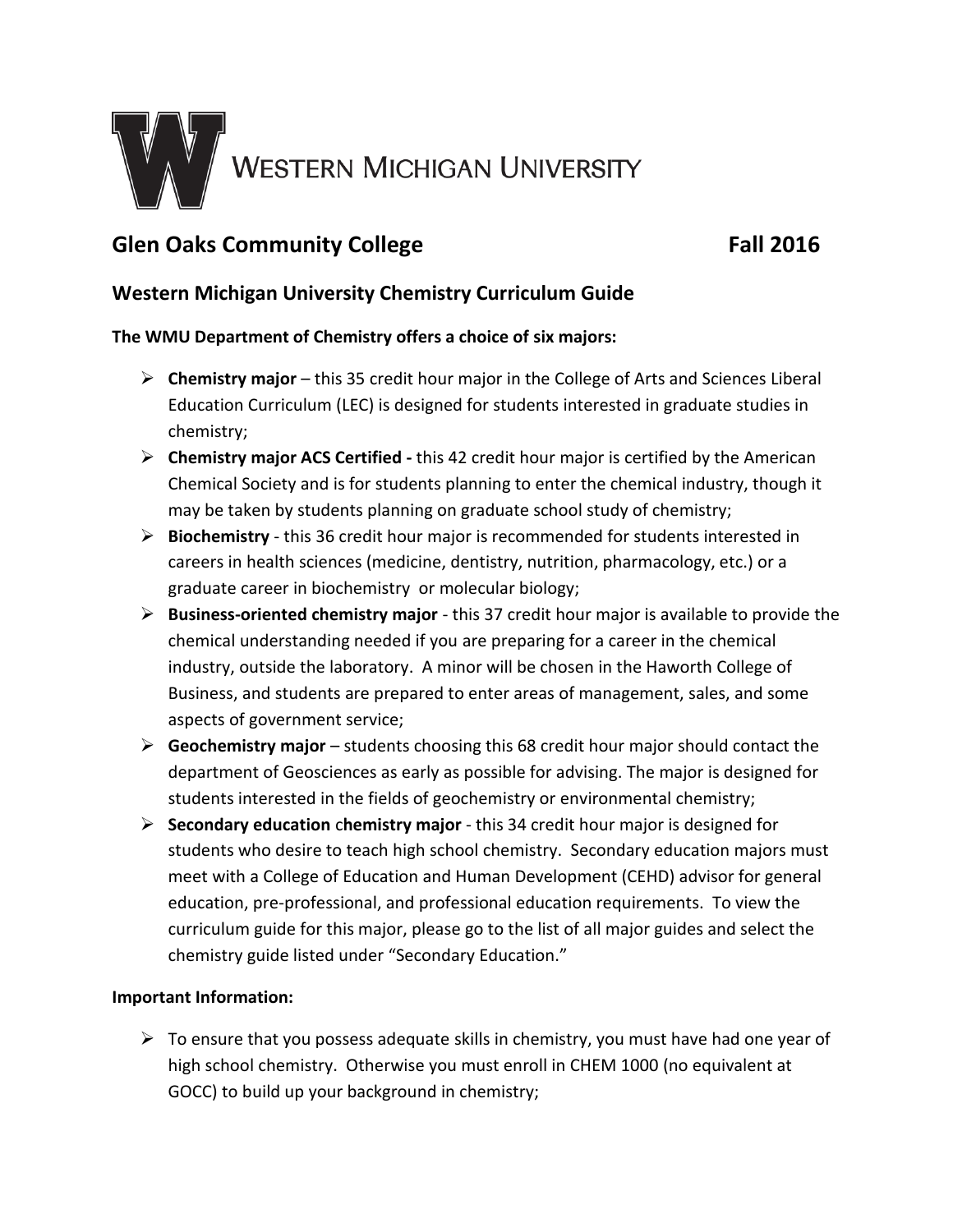- $\triangleright$  In addition, chemistry students must meet one of the following math requirements: MATH ACT score of 25 or higher, successful completion of MATH 1110 (MATH 100A at GOCC) with a grade of a "C" or higher, or place into MATH 1180 (MATH 112 at GOCC) or a higher math course;
- $\triangleright$  All chemistry majors must meet with a chemistry department advisor about major or minor requirements. You must make an advising appointment to declare your major or minor;
- $\triangleright$  For general education (see below) requirements, you must meet with a College of Arts and Sciences (CAS) advisor;
- $\triangleright$  Business-oriented chemistry majors will be required to complete a minor in General Business, Management, or Marketing in the Haworth College of Business (HCoB);
- $\triangleright$  If your major is chemistry, you must complete your last 14 credits hours in the Department of Chemistry at WMU;
- $\triangleright$  If your minor is chemistry, you must include at least one course that contains a laboratory experience, and your last seven (7) credits must be taken in the Department of Chemistry at WMU.

#### **Courses that can be taken at Glen Oaks:**

| <b>WMU courses</b> | <b>Glen Oaks courses</b>                       |
|--------------------|------------------------------------------------|
| CHEM 1100/1110     | <b>CHEM 133</b>                                |
| CHEM 1120/1130     | <b>CHEM 134</b>                                |
| CHEM 3750/3760     | CHEM 210 (not required for Geochem majors)     |
| CHEM 3770/3780     | No equivalent                                  |
| <b>MATH 1220</b>   | <b>MATH 161</b>                                |
| <b>MATH 1230</b>   | <b>MATH 162</b>                                |
| <b>MATH 2720</b>   | MATH 261 (not required for Geochem majors)     |
| PHYS 2050/2060     | PHYS 251/252 (not required for Geochem majors) |
| PHYS 2070/2080     | PHYS 253/254 (not required for Geochem majors) |
|                    |                                                |

#### **Business-oriented majors may take these additional courses:**

| <b>BUS 1750</b>  | <b>BUS 104</b>  |
|------------------|-----------------|
| <b>MGMT 2500</b> | <b>BUS 251</b>  |
| <b>MKTG 2500</b> | <b>BUS 250</b>  |
| ACTY 2100        | <b>ACCT 111</b> |

#### **Biochemistry majors may take these additional courses:**

| <b>BIOS 1610</b> | <b>BIO 121</b> |
|------------------|----------------|
| <b>BIOS 1620</b> | <b>BIO 122</b> |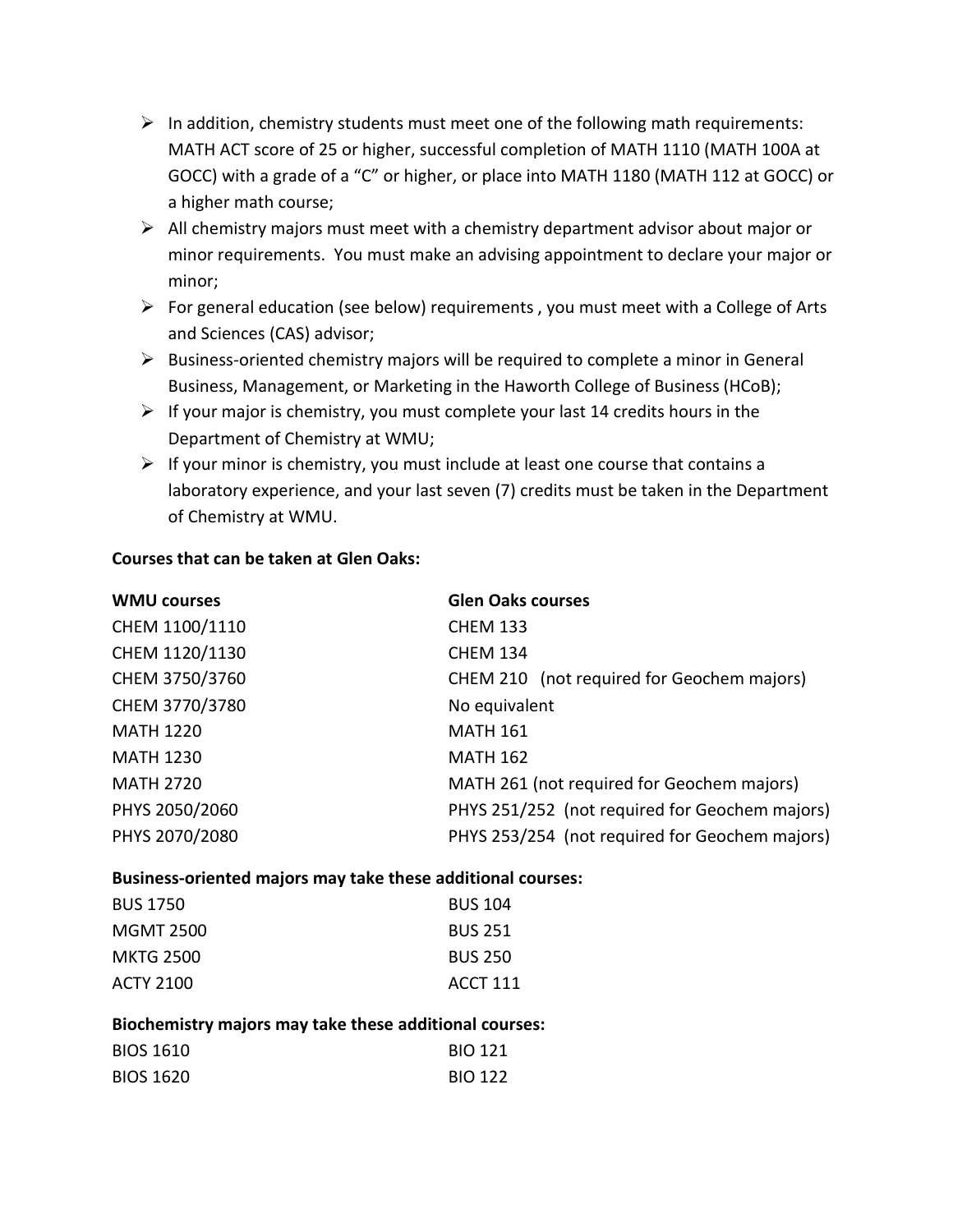#### **Geochemistry majors may take these courses:**

**\*\*\*Very important note:** Geochemistry majors only need the following Chemistry courses: CHEM 133, 134, and CHEM 2250/2260 (not available at GOCC), and 9 hours of **upper level Chemistry** course-work. You will also need 11 credits of **Math and General Science** (below), and 9 credits of Geoscience electives (taken at WMU).

| <b>GEOS 1300</b>                                                    | <b>GEOL 145</b>  |
|---------------------------------------------------------------------|------------------|
| Will transfer as "Math and General Science" or Chemistry electives: |                  |
| CHEM 3750/3760                                                      | <b>CHEM 210</b>  |
| <b>BIOS 2320</b>                                                    | <b>BIO 230</b>   |
| <b>MATH 2720</b>                                                    | <b>MATH 261</b>  |
| <b>MATH 3740</b>                                                    | <b>MATH 262</b>  |
| PHYS 2050/2060                                                      | PHYS 251 and 252 |
| PHYS 2070/2080                                                      | PHYS 253 and 254 |

## **General education requirements:**

**Required:**

- $\triangleright$  Please see the WMU [general education guide](http://www.wmich.edu/admissions/transfer/guides/GOCC/gened) for information on the courses that are required from all students, as part of the graduation requirements at WMU;
- $\triangleright$  All chemistry majors (except education majors) will be required to complete the world languages requirement. You can do so in one of the following ways:
	- Take two years of one high school language, with a B- or higher in the last semester, or at any point after that if more than two years are completed;
	- Take two semesters of one language in college;
	- Pass a language proficiency test. Please contact the WMU World Languages department for languages other than Spanish, and the Spanish department for that language. Neither the MACRAO Agreement nor the Michigan Transfer Agreement satisfy the world languages requirement;
	- American Sign Language may also be used to meet this requirement;
	- If the student's first language is not English, then the student is exempt from this requirement, verified through the WMU departments of Spanish or World Languages and Literatures.

## **Contact information:**

#### **Chemistry department advisors:**

Dr. Steve Bertman Dr. John Miller steven.bertman@wmich.edu john.b.miller@wmich.edu (269) 387-2866 (269) 387-2871